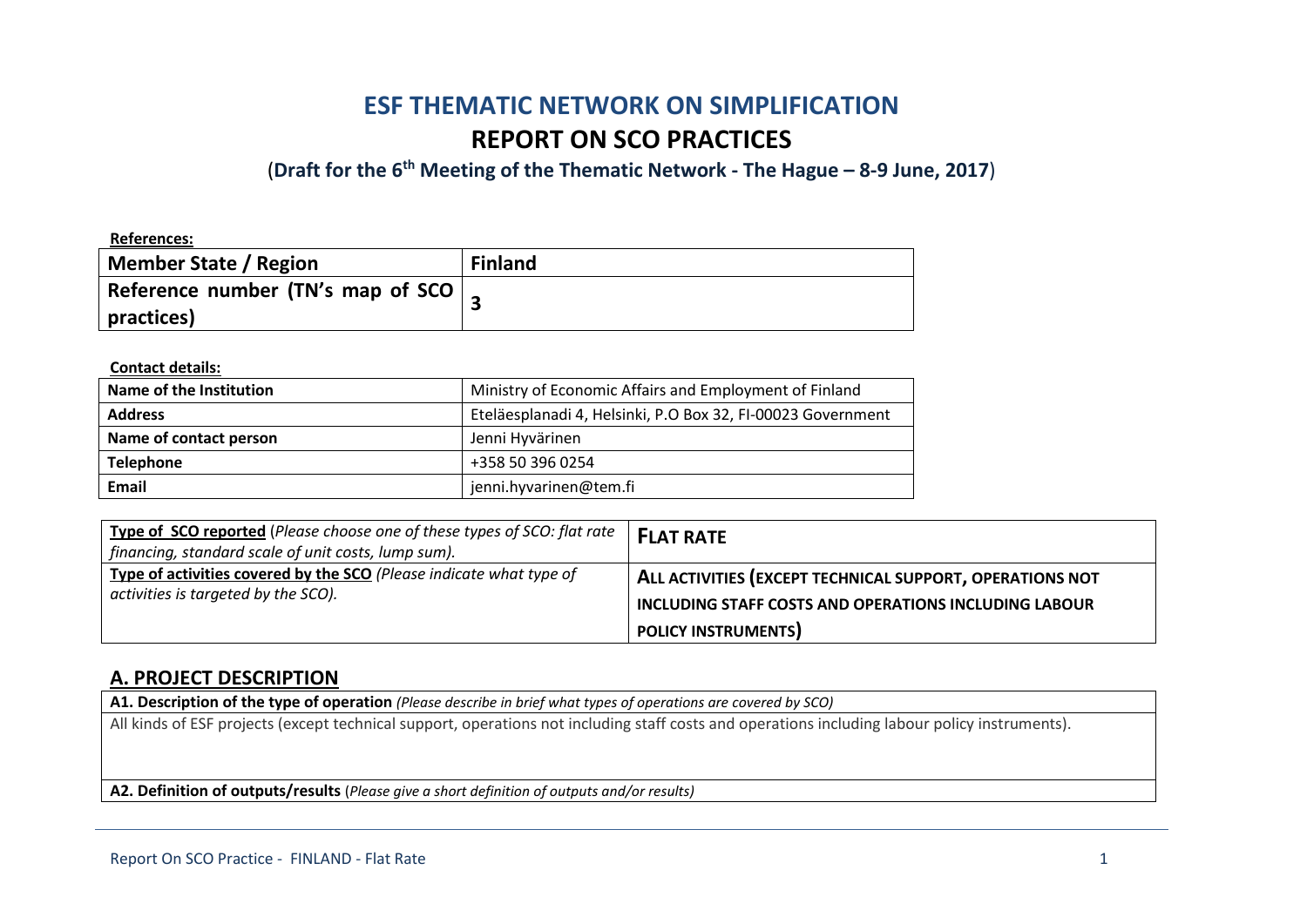Varies depending of the activity and project content. Flat rate –cost option is not output/result based.

**A3. Beneficiaries** *(please indicate the types of beneficiaries involved in the operations covered by SCO)*

Educational and research institutions, municipalities and joint municipal authorities, foundations, NGOs, social partners, companies, other organisations (all kinds of beneficiaries included in the OP).

**A4. Target group(s)** *(Please list target groups within projects covered by SCO)*

All kinds of target groups included in the OP.

### **B. METHODOLOGY AND CALCULATION METHOD**

**B.1 Methodology** *(please indicate which methodology/ies has/have been used: Fair, equitable and verifiable method / use of existing EU schemes for similar types of operation and beneficiary / Use of existing own national schemes for similar types of operations and beneficiaries / use of rates and specific methods enshrined in the regulation or in a delegated act / use of a draft budget /combination of methodologies).*

*Please indicate if the concerned SCO has been covered by Art. 14(1) ESF)*

Fair, equitable and verifiable method.

**B.2 Calculation Methods** *(please describe how the calculations have been made)*

Calculation method was established in the programming period 2007-13 and was approved by the EC (separately by DG EMPL and DG REGIO).

Method was based on statistical analysis of historical data of ESF and ERDF projects in the programming period 2007-13. A representative sample of the historical data of ESF and EARD funded projects was established by using Monetary Unit Sampling method with the confidence level of 95 percent. ESF and ERDF projects were examined separately. A total of 59 ESF projects and 59 ERDF were studied. The size of the ESF population was 774 projects and 124.373.844 Euros. The ESF sample represented eight (8) percent of the total quantity of ESF projects and 17 percent of the total financial input (Euros) associated with the projects. The size of the ERDF population was 499 projects and 115.717.221 Euros. The sample represented twelve (12) percent of the quantity of ERDF projects and 26 percent of the total financial input (Euros) associated with the projects.

The total flat rate percentage for each project in the sample was calculated as indirect costs per direct staff costs multiplied by 100. The total flat rate percentage was calculated as the average of the flat rate percentage of each project in the sample.

The results in the survey revealed no correlation between project size and the calculated flat rate percentage. According to the survey, when the Euro amount of the project increases, the ratio between the indirect costs and the direct costs does not change. As a general rule, the variance in the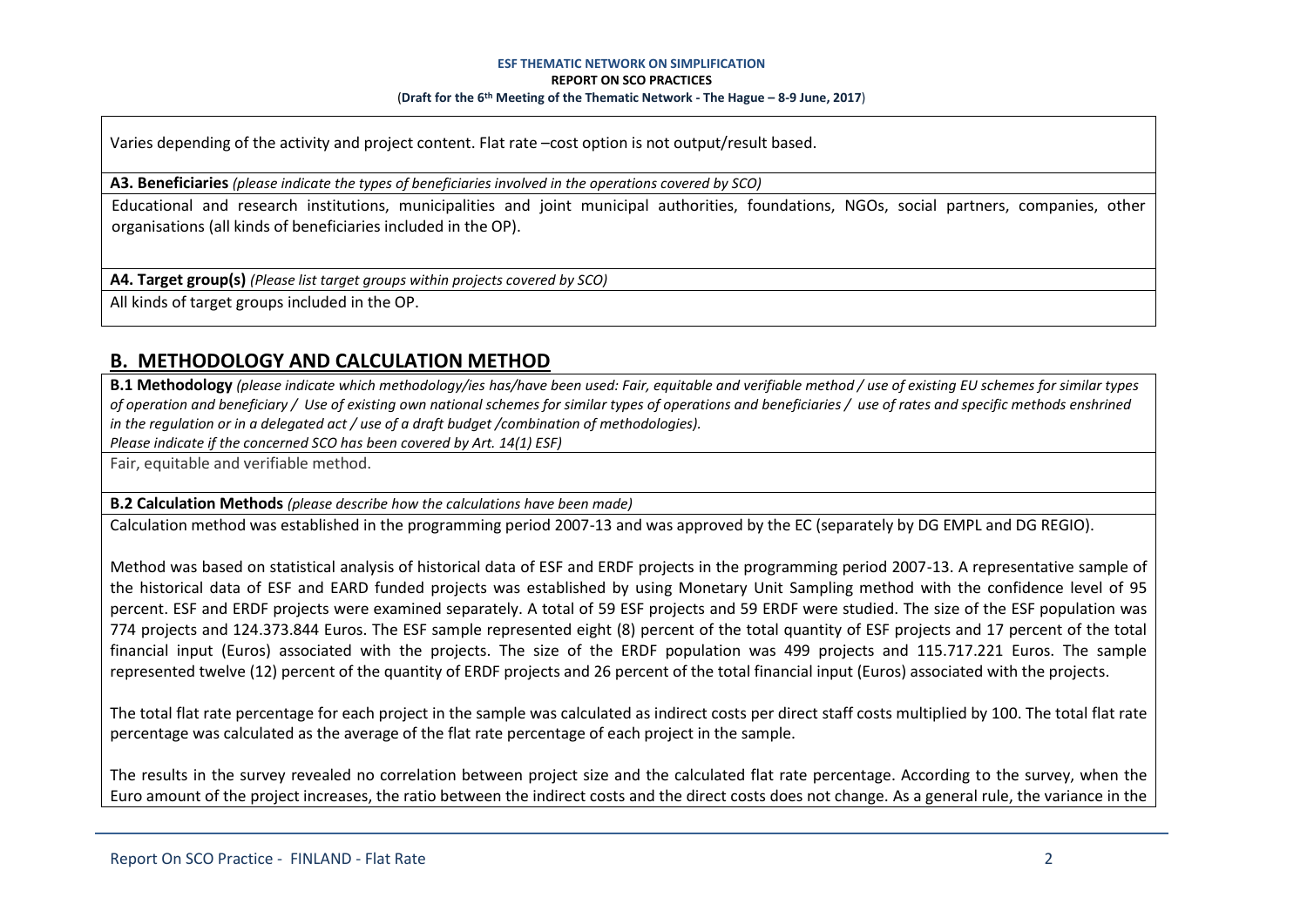flat rate percentage between projects seemed to be fairly moderate and small enough to allow the application of one percentage per fund no matter which priority or programme section is in question. This was also justified for the simplification and efficiency of the calculation model.

**B.3 Data source** *(please indicate the type of data used and the data source)*

SF database "EURA 2007" and project accounting data and other project documentation from the IBs.

# **C. IMPLEMENTATION OF SCO**

(*Please describe in brief what implementationrules and conditions have been set out)*

Implementation rules and conditions have been set out in the national eligibility act. The main conditions are:

- Flat rate –option must be used as the main rule instead of real costs.
- Costs of the project are divided into 1) **staff costs which are the basis for the flat rate calculation** 2) **other eligible direct costs not taken into account in the flat rate calculation and** 3) **indirect costs which are covered by the flat rate (17 % in the ESF and 24 % in the ERDF).**
- **Staff costs** for the project personnel are calculated as direct salary costs covering also statutory supplement staff expenses. The staff working in the project has to have written job description. Full-time employees cannot have other tasks than those to do with the project. A part-time employee has to have a follow-up of his/her total working time on daily basis. Staff costs that are included in the outsourced services are not included in the scope of the flat rate calculation.
- Following **other direct costs** are eligible but they are not included in the flat rate calculation (there is an exhaustive list of direct costs in the national eligibility act):
	- outsourced services (staff costs that are included in the outsourced services are paid as invoiced by the service provider and thus are not included in the scope of the staff costs that are the basis for flat rate calculation)
	- rental costs of premises for participant groups
	- small material and immaterial purchases for participant groups (ESF) / investments and purchases related to the content of the project (ERDF)
	- marketing and communication that is directly linked with the project
	- auditing costs of the project
- **All other costs are considered as indirect costs and are covered by the 17 % flat rate in the ESF and 24 % flat rate in the ERDF**. They include for example **travel costs**, acquisition of equipment for the project staff and other office costs, financial management services and other shared support services and costs of the project steering committee.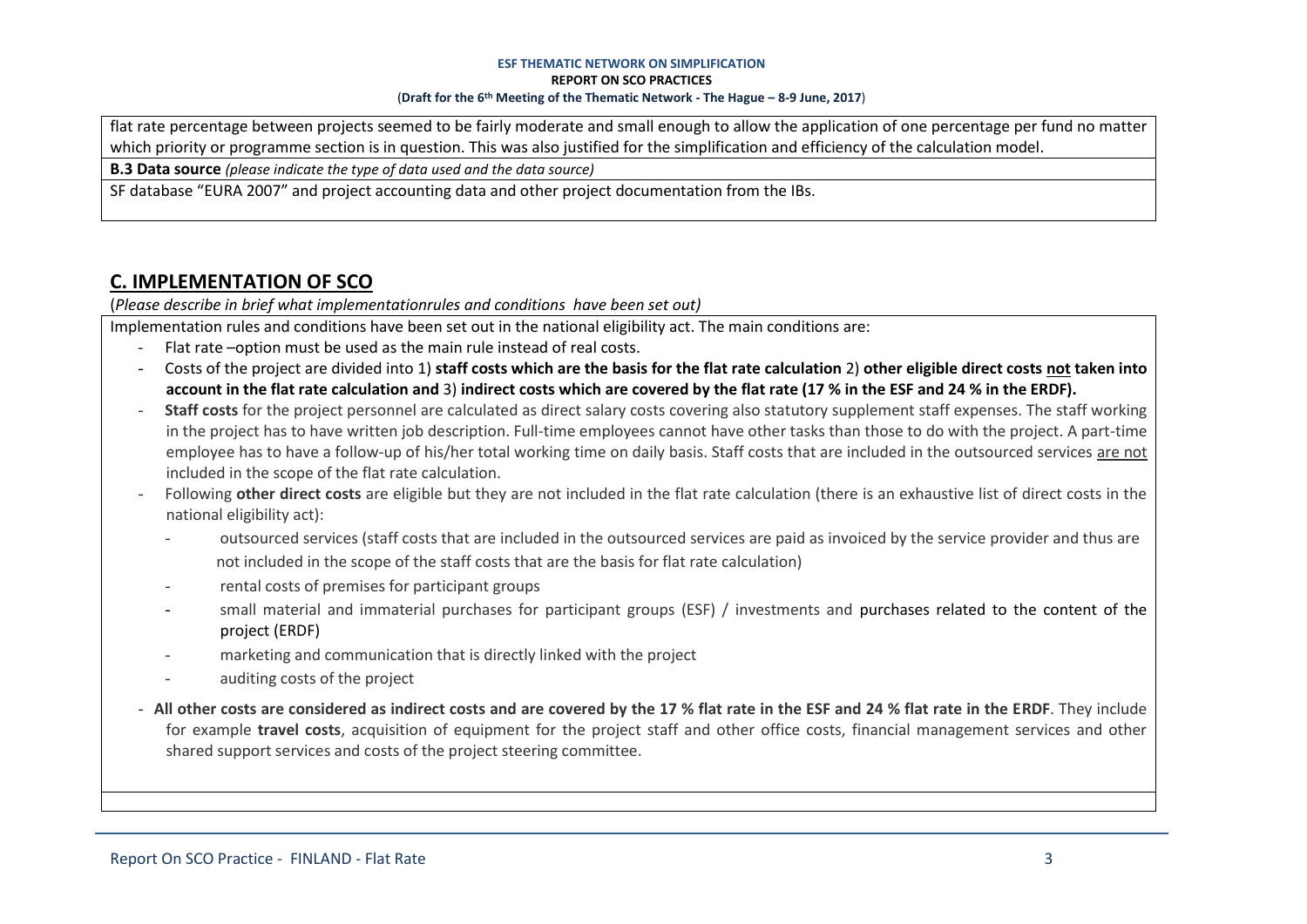### **D. AUDIT TRAIL**

*(Please provide a brief description of the audit trail for the concerned SCO, including documents, key contents/conditions and procedures)*

- The beneficiary reports electronically in the SF information system "EURA 2014" the direct staff costs and other direct costs of the project in the project application and in the payment claims. EURA 2014 system calculates the 17 % (ESF) / 24 % (ERDF) flat rate share automatically to the application and payment claim based on the reported direct staff costs.
- The IBs perform desk-based checks to every payment claim to verify the direct costs to make sure that they are eligible and that they don't include any costs that are already covered by the flat rate share. EURA 2014 system calculates the 17 % (ESF) / 24 % (ERDF) flat rate share automatically to the payment decision based on the verified eligible direct staff cost.
- The IBs perform also on-the-spot checks were the correct application of flat rate –option is verified among other subjects of inspection. Onthe-spot checks are documented electronically to the EURA 2014 system.
- All the proiect documents (application, project decisions, payment claims, monitoring and final reports, management verifications etc.) are created and stored electronically in the EURA 2014 database, which functions as an electronic archive and controls the audit trail.

# **E. ASSESSMENT BY THE AUDIT AUTHORITY(IES) INCLUDING EVENTUAL EX ANTE ASSESSMENT**

*(If relevant, please explain how the audit authority has been involved in preparation and assessment of the SCO).* 

The AA was consulted several times during the preparation of the flat rate scheme in the programming period 2007-13. The AA was also asked to give an official statement of the flat rate scheme before Finland made the proposition to the EC in the programming period 2007-13, which the AA did give.

#### **F. IMPACT OR ADDED VALUE FOR THE MA, BENEFICIARIES AND OTHER STAKEHOLDERS**

*(Please explain how you have perceived impact/added value of the SCO for the MA, beneficiaries and other stakeholders).* 

Based on comments from some of the Finnish IBs:

In general the flat rate –option has speeded up the payment process, especially if the project budget has been clearly defined and the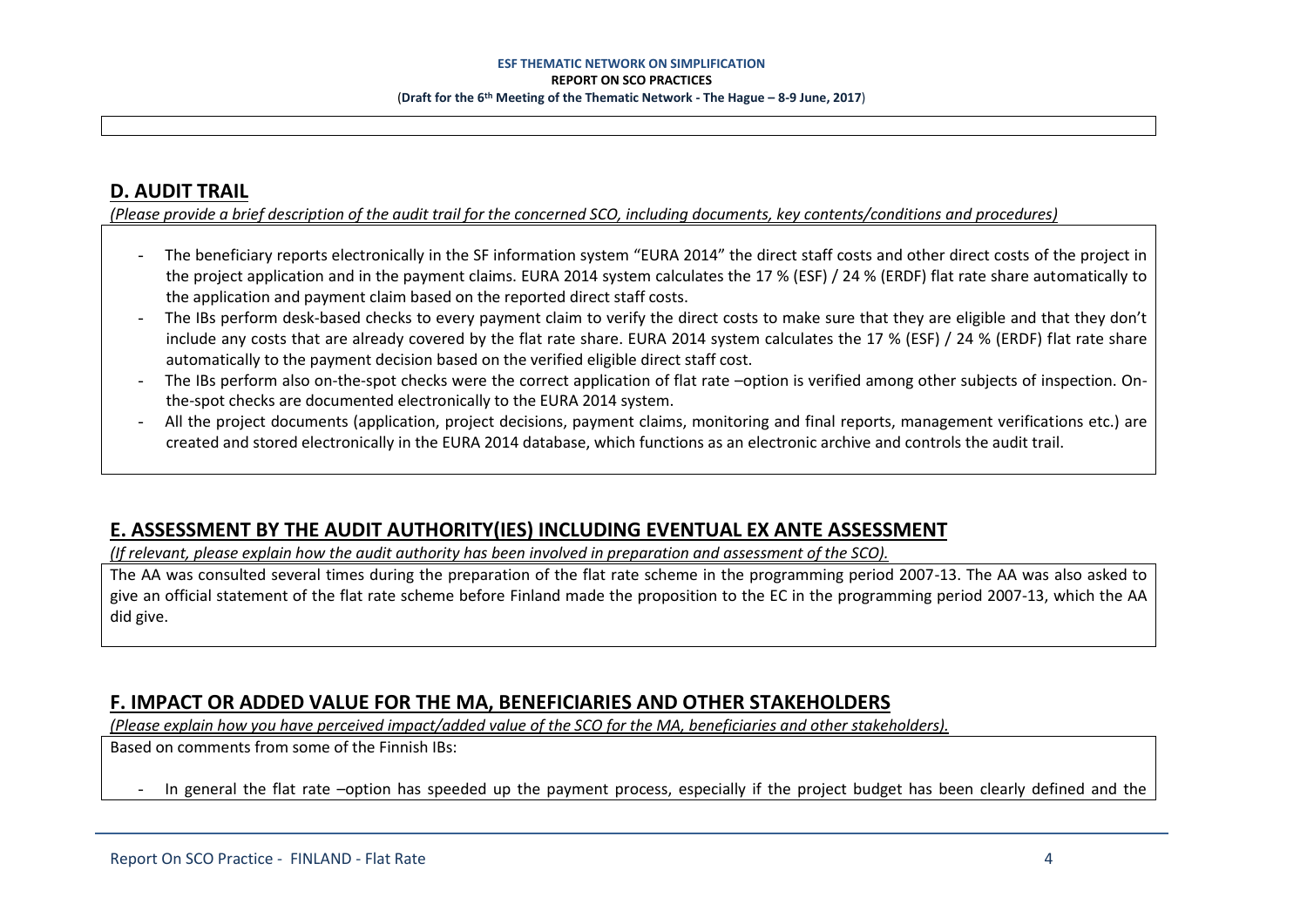project costs have been sufficiently accurately defined in the approved project plan.

- Flat rate has also made the process more reasonable and has enabled the IBs and beneficiaries to focus more on the project content and results.
- The beneficiaries. IBs and other stakeholders are usually pretty satisfied with the flat rate model compared to real costs.
- However, some beneficiaries, especially universities, research institutions and universities of applied sciences still consider the flat rate share to be too low. To some extent, this might have affected to the number of applications from these organizations.

# **G. SPECIFIC ISSUES FACED WITHIN CALCULATION AND IMPLEMENTATION OF THE SCO**

*(Please indicate any issues/problems/challenges you have experienced when setting out or implementing the SCO, i.e. high workload, state aid, public procurement, national legislation, revenues etc.)*

- It was quite burdensome for the MA to establish the calculation method for the first time, although we used a contractor for the calculation. We had to make several modifications to the calculation method during the process, because it was all new to us. The process took quite a long time. That is one of the reasons why we decided to use the same methodology for the 2014-20 programming period and also because the model was already known by the beneficiaries and the IBs.
- The MA has been satisfied with the decision to calculate the flat rate share only based on direct staff costs (as opposed to all direct costs). This was also originally recommended by our AA. This way we didn't have to take into account separately the impact of outsourced services / public procurement on the calculation methodology.

Based on comments from some of the Finnish IBs:

- Although the flat rate option has simplified the payment process the implementation is not without questions: The IB usually has to discuss beforehand with every beneficiary which salaries can be included in the project staff costs. The beneficiaries tend to offer all pay-offs to be included, but we do accept only those which are essential to project. And in checking one has to be quite explicit with the costs that are included and also with working hours. But in general the model works quite well.